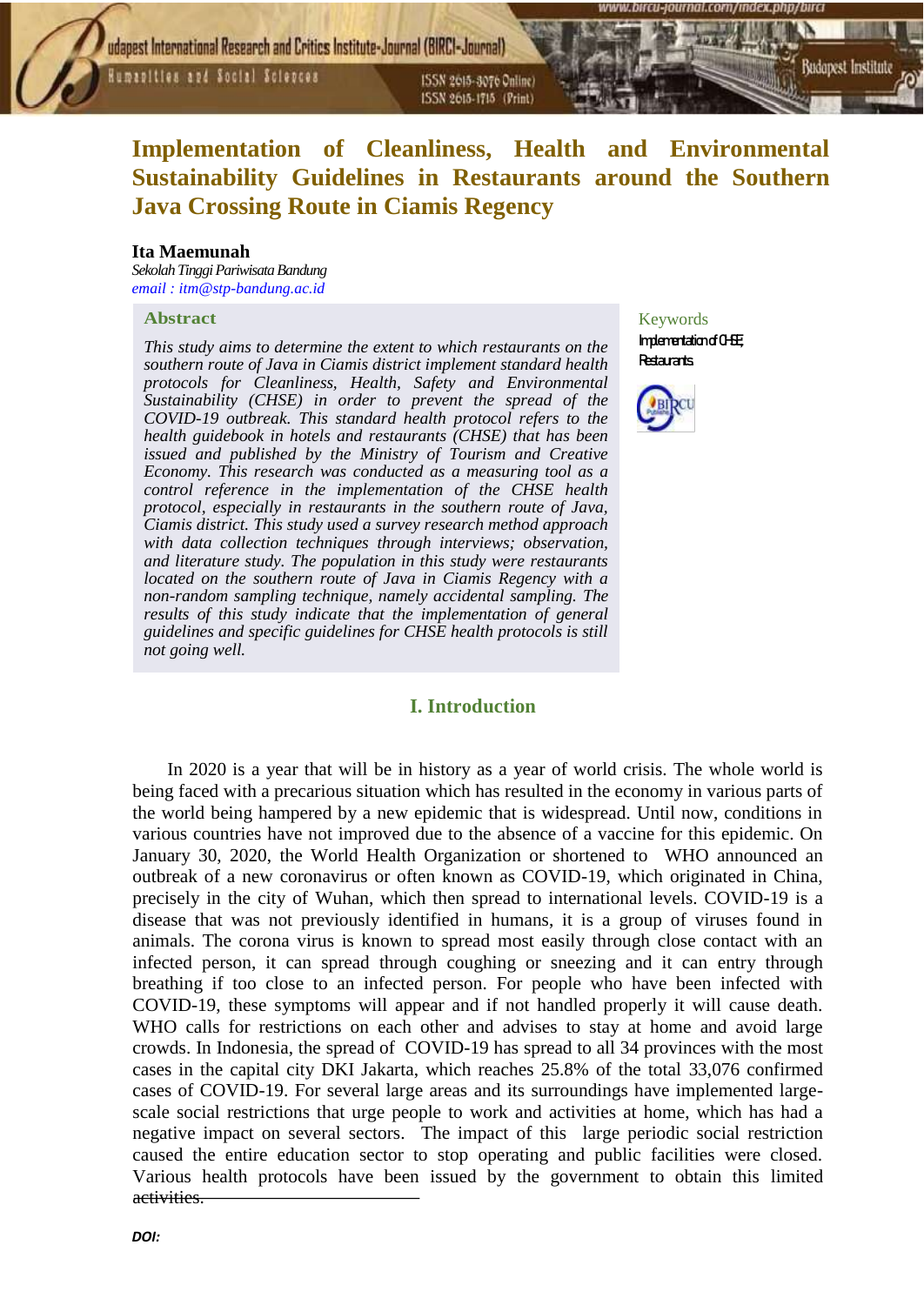The economy and business sector is no exception, which is hampered and even forced to close due to lack of income to survive in this pandemic era. The tourism industry must prepare itself to be able to guarantee high hygiene, health, safety and environmental sustainability for the products and services provided to tourists. Therefore, the Ministry of Tourism and Creative Economy / Tourism and Creative Economy Agency (Kemenparekraf) published a guidebook on health protocols Cleanliness, Health, Safety and Environmental Sustainability (CHSE) in hotels and restaurants at Hotel Borobudur, Monday (13/7/2020). This book is a practical guide for the tourism industry in preparing products and services that are clean, healthy, safe and environmentally friendly, especially hotels and restaurants.

Restaurant service or commonly referred to as food & beverage or food and beverage in the hotel industry is a service business that aims to meet the needs of providing food and beverage and other needs in restaurants. "A restaurant is a profitable food service operation whose main basis includes the sale of food or drink to individuals and small group guests" (Ninemeier and Hayes: 2006). In restaurant service, the key to this service is the serving of food and drinks to guests. Some restaurants have adapted by implementing new health protocols in service in order to survive. The implementation of these health protocols certainly adds to new expenses which do not rule out the implementation of these health protocols that are not in accordance with the CHSE health protocol standards. Ciamis Regency as one of the regencies in West Java province, is located in the north bordering the Regency

Majalengka and Kuningan districts, to the west with Tasikmalaya and Tasikmalaya cities, to the east with Banjar cities and Central Java Province, and to the south with the Indonesian Ocean. Based on its geographic location, Ciamis Regency is in a strategic position that is traversed by the National road across West Java Province, Central Java Province and the provincial road crossing Ciamis - Cirebon - Central Java. Ciamis Regency itself is passed by the Java crossing which is known as the southern route. This strategic position makes Ciamis Regency vulnerable to the development of COVID-19 transmission, because the flow of human movement using 2-wheeled, 4-wheeled transportation, and even public transportation such as buses, makes Ciamis Regency a stopover point. People who are traveling either to West Java or to Central Java via the southern route certainly need a place to stop for a good rest, eating, drinking, worshiping, and others. To meet their consumption needs, they will certainly stop at the restaurants available on the southern route, especially in the area around Ciamis district. Based on data obtained from PHRI Ciamis, there are 280 restaurants and restaurants in Ciamis Regency. The implementation of the CHSE health protocol is very important for these restaurants to prevent the transmission of COVID- 19 of the migrants who stopped by, especially the migrants from the red zone and the yellow zone. The application of this protocol must be applied consistently and well to all visitors, considering that according to health experts, transmission is difficult to detect because many people with COVID-19 do not show symptoms or are often called People Without Symptoms (OTG). Based on this, the research team will conduct research to help the government in a control role in the implementation of the CHSE health protocol, especially for services in restaurants around Ciamis Regency, especially restaurants on the Southern Java Crossing Line.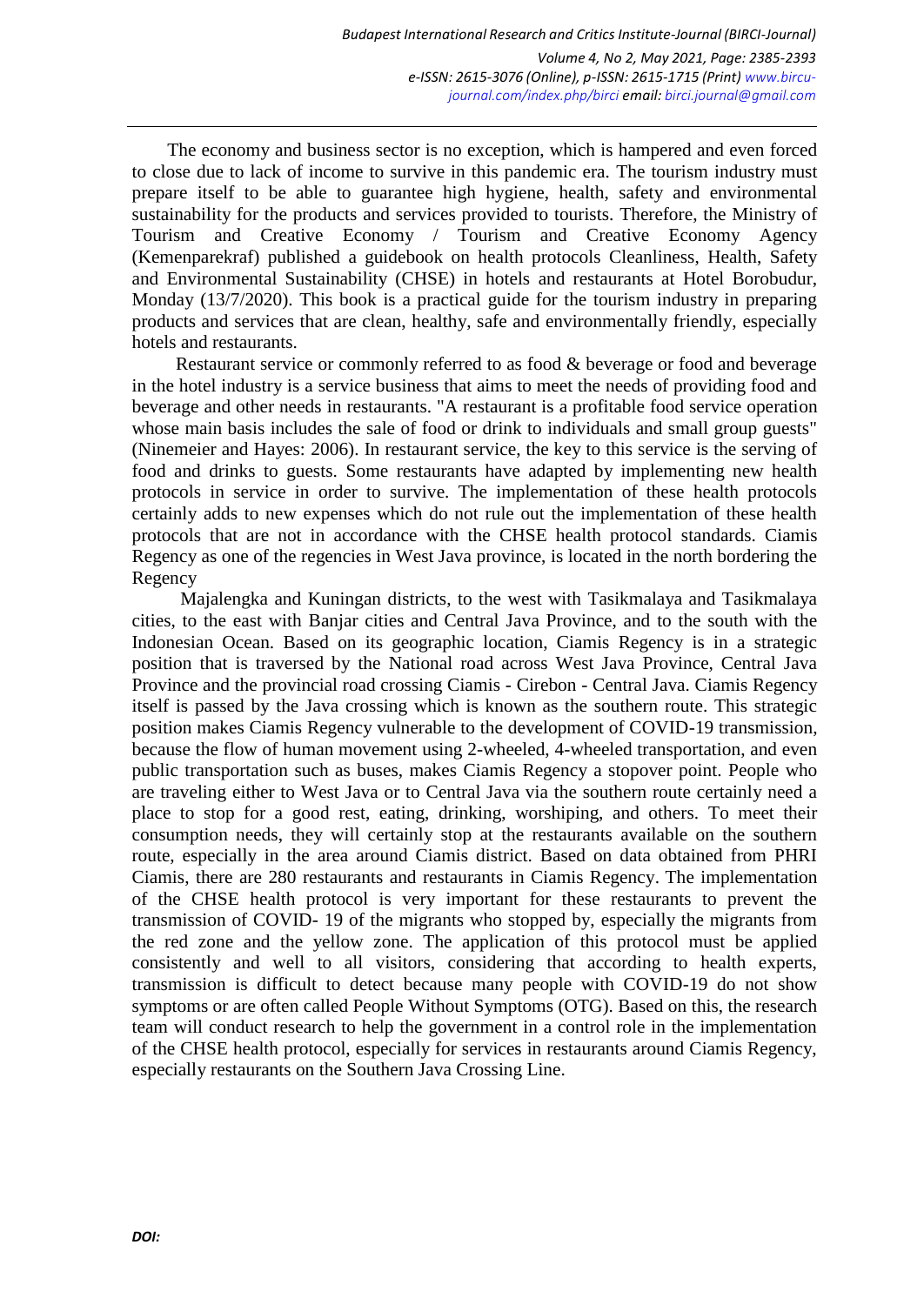# **II. Review of the Literature**

#### **2.1 Restaurants**

A restaurant is a facility for all activities related to the sale or transaction of food and / or beverages where services and goods serve as selling points to serve customers. In another sense, a restaurant or it can be called a restaurant is a place to serve dishes to customers and provide a place to enjoy a meal and apply certain rates for food or beverages and services. "A restaurant is a food service operation that brings profit, whose main basis is included in it. is the sale of food or drink to individuals and guests in small groups "(Ninemeier and Hayes: 2006).

#### **2.2 Standard Operational Procedurs**

Standard operating procedures are guidelines that are used to ensure that the operational activities of an organization or company run consistently, effectively, efficiently, systematically and well managed" (Airini T Soemohadiwidjojo: 2004). From the definition above, standard operating procedure or commonly abbreviated as SOP is a guide for workers in carrying out their duties in an organization or company. With the existence of an employee performance SOP that will be in accordance with what the company wants, this SOP makes the activities of a job fast, efficient, effective and precise with the steps listed in the SOP for

complete an organization or company activity.

### **2.3 New Normal**

New Normal" or the new normal era is an environment where various possibilities will exist for those who want to play with new rules for the long term "(Roger Mc Namee (2003). At this time the world is experiencing a pandemic caused by the corona virus or better known. COVID-19, an expert who is the government's spokesperson in accelerating the handling of COVID 19 outlined an understanding of the new normal era. "The new normal is a new life order defined as a productive and safe life from the corona virus outbreak" (Achmad Yurianto). above normal, is a concept where there is a renewal of habits and activities in daily life which is caused by a crisis condition that requires updating all things that are usually done with a limit to be able to meet the criteria of being safe from this crisis condition.

The new normal occurs due to certain conditions that require changing habits, for now the new normal is caused by COVID 19 or the corona virus and requires people to follow health protocols. The World Health Organization or WHO has set several conditions before being able to implement the new normal, which are as follows:

a) Ensure controlled transmission. b) The health system is in a state good.

c) Guaranteed preventive measures in the work environment.

- d) Prevent imported cases of COVID 19.
- e) Ensuring public awareness and participation.

### **2.4 Guidelines for the Implementation of Cleanliness, Health, Safety and Environmental Sustainability in Restaurants / Restaurants**

In order to implement health protocols for productive communities for the prevention and control of Corona Virus Disease 2019 (Covid-19), in July 2020, the Ministry of Tourism and Creative Economy / the Indonesian Tourism and Creative Economy Agency has issued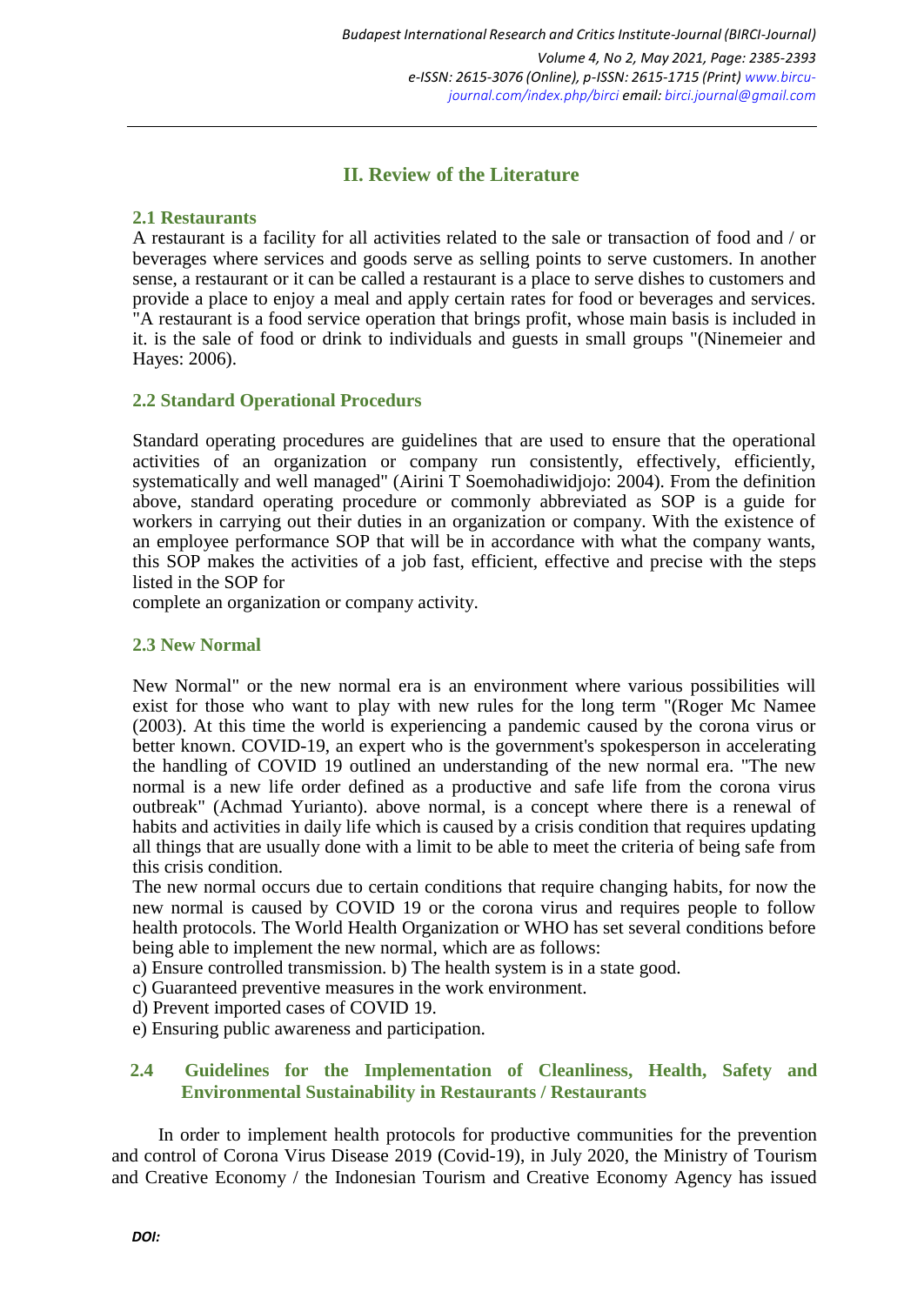Guidelines for the Implementation of Cleanliness, Health, Safety and Environmental Sustainability in Restaurants / Restaurants, in the face of a new normal era for activities as usual.

The Implementation Guide for Cleanliness, Health, Safety and Environmental Sustainability (CHSE) or hereinafter referred to as the Implementation Guide for Cleanliness, Health, Safety and Environmental Sustainability in Restaurants / Restaurants is an operational guide from the Decree of the Minister of Health Number HK.01.07 / Menkes / 382/2020 on Health Protocols for the Community in Public Places and Facilities in the Context of the Prevention and Control of Corona Virus Disease 2019 (Covid-19). This guide is intended for entrepreneurs and / or managers and employees in meeting guests' needs for clean, healthy, safe and environmentally friendly tourism products and services during the Covid-19 pandemic. This guide can also be a reference for Provincial Governments, Regency / City Governments, as well as business and professional associations related to restaurants / restaurants to conduct socialization, tutorials / education, simulations, trials, assistance, guidance, monitoring and evaluation in the implementation of cleanliness, health, safety and environmental sustainability, in order to increase the confidence of the parties, business reputation and tourism destinations.

The provisions contained in this guide refer to the protocols and guidelines established by the Government of Indonesia, the World Health Organization (WHO), and the World Travel & Tourism Council (WTTC) in the context of preventing and handling Covid-19. The preparation of the guidelines involved various parties, namely restaurant / restaurant business associations, professional associations related to the restaurant / restaurant sector, and academics. The subject matter contained in the Health Guide of the Ministry of Tourism and Creative Economy / the Indonesian Tourism and Creative Economy Agency is divided into 2, namely General Guidelines and Special Guidelines according to the flow of restaurant / restaurant services.

#### **III. Research Methods**

 The approach in this research is a qualitative research method. According to Moleong (2010) qualitative research is research that intends to understand the phenomena experienced by research subjects such as behavior, perception, motivation, action, etc. holistically and descriptively in the form of words and language in a specific context. naturally and by making use of various scientific methods. The data collection technique was done using interviews, observation and literature study, while the population taken was restaurants around Ciamis Regency with a non-random sampling technique, namely accidental sampling of 20 restaurants. The data that has been collected is then further analyzed to obtain results that are used as answers to research problems using in-depth data analysis techniques or what is called in-depth analysis with steps of data reduction, data presentation, and drawing conclusions.

#### **IV. Results and Discussion**

The southern Java route, Ciamis Regency, West Java, is one of the routes that connects West Java and Central Java. This route is often used by people who want to travel to the central and / or eastern parts of Java or vice versa, namely to the western part of Java, either using large vehicles such as buses, trucks and the like, or even small vehicles such as city cars to cities. motorcycle.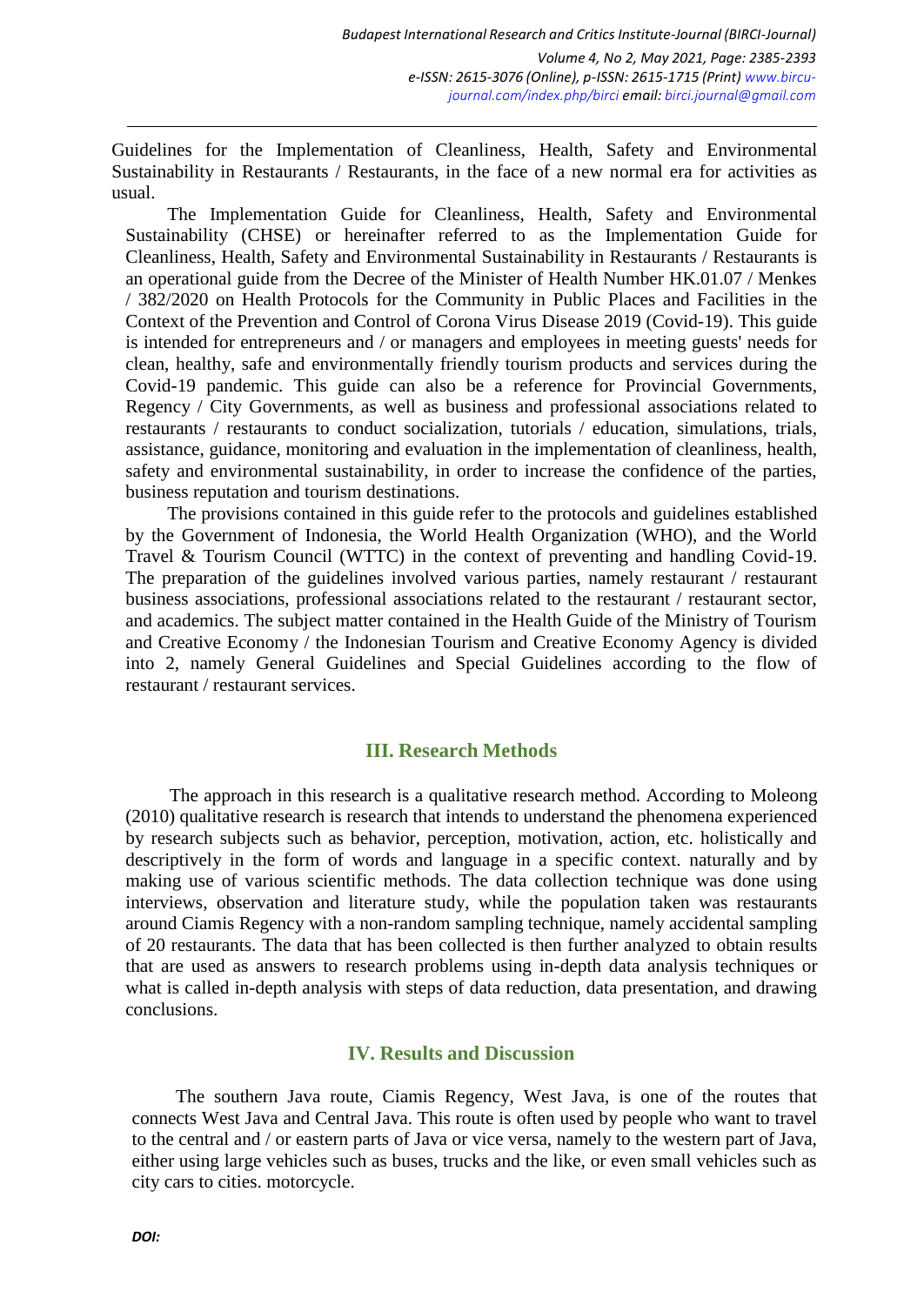The people traveling through the southern Java route, Ciamis district, are not only people who come from West Java, but also many people who come from other provinces such as DKI Jakarta province, Banten province, Central Java province, province East Java, even people from the island of Sumatra also use this route as a crossing to the central and eastern parts of Java or even vice versa, namely towards the western part of Java to Sumatra. Researchers can find this out by looking at the area code on the number plates of motorized vehicles passing on this route and based on the results of interviews with employees of restaurants around the southern route of Java, Ciamis district, West Java.

Because the southern route of Java, Ciamis Regency, West Java, is an active route that is widely used by motorists, therefore many people around Ciamis take advantage of this route by establishing rest areas that facilitate motorists to rest from a long tiring journey. This resting area is usually provided restaurants / restaurants, public toilets, places of worship / prayer rooms and others.

After the researchers made a checklist for the implementation of health protocols according to the CHSE guidelines for restaurants / restaurants based on the guidebook for health protocols Cleanliness, Health, Safety and Environmental Sustainability (CHSE) from the Ministry of Tourism and Creative Economy / the Tourism and Creative Economy Agency (Kemenparekraf / Baparekraf) ) above, the researcher outlines the assessment as follows:

| N <sub>o</sub> | <b>CHSE GUIDE</b>                                            | Already implemented |                |
|----------------|--------------------------------------------------------------|---------------------|----------------|
|                |                                                              | Yes                 | N <sub>0</sub> |
| $\mathbf{1}$   | General guidance for management                              | 48,91%              | 51,09%         |
| $\overline{2}$ | General guide for                                            |                     |                |
|                | employees, guests, and other parties who are active in the   | 62,5%               | 37,5%          |
|                | restaurant                                                   |                     |                |
| 3              | A special guide for entrepreneurs in the entrance area       | 34,44%              | 65,56%         |
| $\overline{4}$ | A special guide for guests in the entrance area              | 46,25%              | 53,75%         |
| 5              | Specific guidelines for employees in the entrance area       |                     |                |
|                |                                                              | 63,33%              | 36,67%         |
| 6              | Specific guidelines for entrepreneurs in the service area    | 65%                 | 35%            |
| $\overline{7}$ | Special guide for guests                                     | 81,67%              | 18,33%         |
|                | in the service area                                          |                     |                |
| 8              | Specific guidelines for employees in service areas           |                     |                |
|                |                                                              | 43,75%              | 56,25%         |
| 9              | A specific guide for                                         |                     |                |
|                | entrepreneurs in the payment area and the exi                | 33%                 | 67%            |
| 10             | Special guidance for guests in the payment area and exits    |                     |                |
|                |                                                              | 15%                 | 85%            |
| 11             | A specific guide for                                         |                     |                |
|                | employees in the payment area and the exit                   | 33,33%              | 66,67%         |
| 12             | A specific guide for                                         | 71,79%              | 28,21%         |
|                | businessmen in the kitchen area                              |                     |                |
| 13             | A specific guide for                                         | 77,5%               | 22,5%          |
|                | employees in the kitchen area                                |                     |                |
| 14             | A special guide for entrepreneurs in the administration room | 45,71%              | 54,29%         |
|                | area                                                         |                     |                |

### **Table 4.1. Implementation of Guidelines for Implementation of Hygiene, Health, Safety and Environmental Sustainability Protocols in Restaurants - Restaurants Around the Southern Java Route in Ciamis Regency**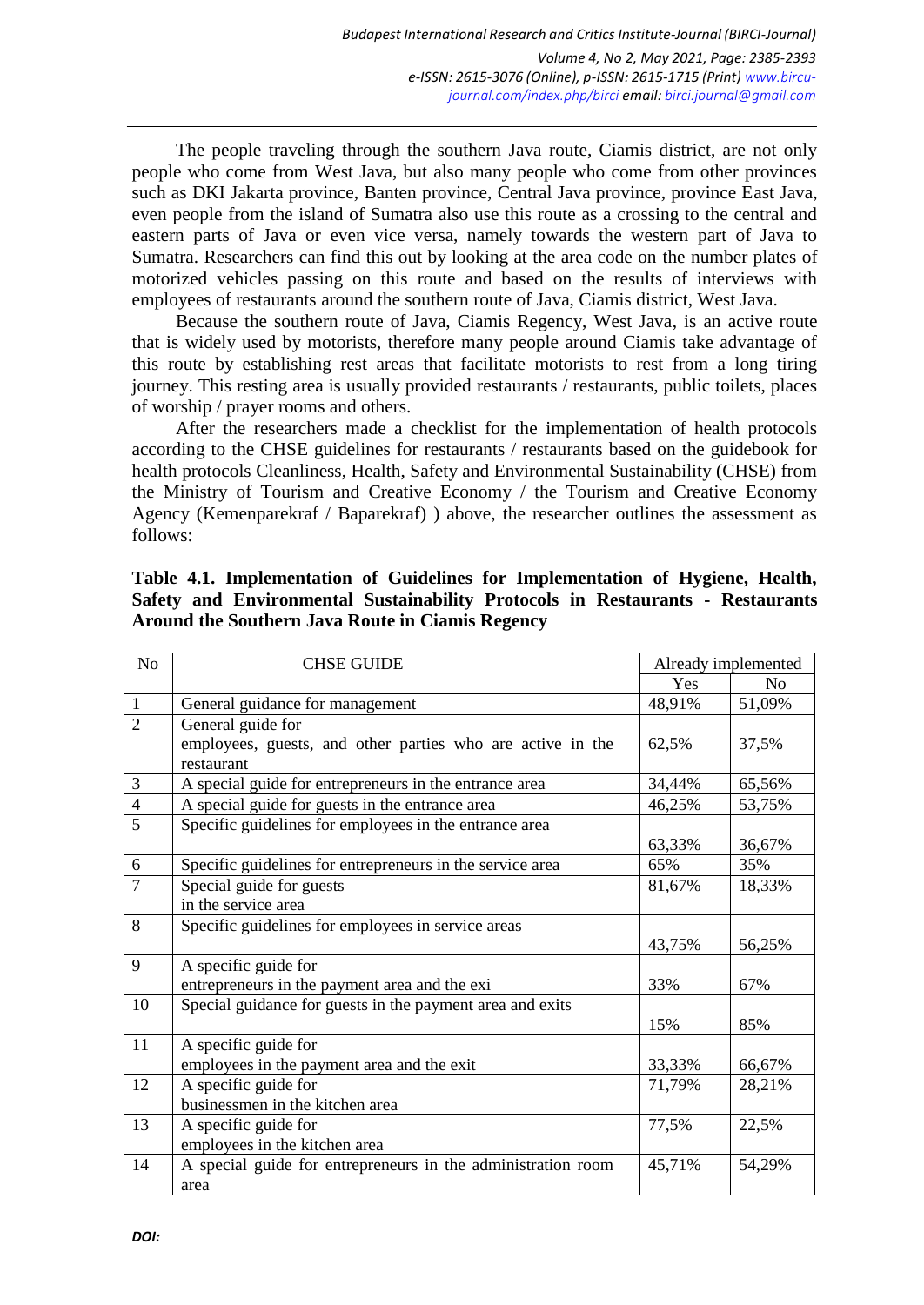| -15 | Special guidance for employees in the administration room   | 77.5%  | 22,5%  |
|-----|-------------------------------------------------------------|--------|--------|
|     | area                                                        |        |        |
| 16  | Specific guidelines for employers in the employee room area | 40,83% | 59.17% |
| 17  | Specific guidelines for employees in the employee room area | 70%    | 30%    |

Based on a number of research results that have been described above, it is known that the restaurants / restaurants in the southern route of Java, Ciamis Regency, West Java have not entirely implemented health protocols properly according to the health protocol guidebook Cleanliness, Health, Safety and Environmental Sustainability (CHSE). from the Ministry of Tourism and Creative Economy / Tourism and Creative Economy Agency (Kemenparekraf / Baparekraf). From the results of the percentage of the assessment, as much as 51.09% of restaurant management has not implemented the General Guidelines for the Implementation of Cleanliness, Health, Safety, and Environmental Sustainability in Restaurants / Restaurants. Only as big as 48.91% who have applied.

The form of implementing general guidelines for employees, guests, and other parties who are active in the restaurant is applied when guests enter the restaurant area, in the form of a notification banner regarding the most basic health protocols, such as requiring the use of masks and washing hands before entering the restaurant area. The average restaurant in Ciamis district has done this, which is equal to 62.5%.

Special guidelines in the entrance area for guests have been implemented in 46.25% of restaurants in Ciamis Regency, while 53.75% have not implemented this. Checking body temperature at the entrance is still rarely done because limited equipment provided by restaurant management. The percentage of implementing special guidelines for guests in the service area was 63.33%, while 36.67% had not been implemented. The service area, especially the guest table, is given a limit / distance per seat and some restaurants reduce the number of seating capacity according to the physical distancing appeal standard.

Special guidelines for guests in the service area 81.67% have been implemented, because every restaurant in Ciamis district is a restaurant with a traditional Sundanese concept so that every corner has prepared facilities for washing hands with clean water and soap. This has become the standard of Sundanese restaurants even before the Covid-19 pandemic took place.

In Payment Areas and exits, 85% have implemented health and security protocols by providing hand sanitizers at the cashier desk. Cashiers are also required to wear a mask when making transactions with consumers. In terms of implementing special guidelines for employers in the employee room area, as many 40.83% of restaurants / restaurants in the southern route area of Java, Ciamis Regency, West Java have implemented it and many 59.17% have not applied according to the standards in the guidebook. This can be seen from the special employee areas provided by employers that are not in accordance with standard guidelines and employers do not provide information or advice to their employees regarding the implementation of cleanliness standards in the employee room area.

Based on the results of the above discussion, the average restaurant / restaurant in the southern route of Java, Ciamis Regency, West Java that has implemented the general guidelines for health protocols is equal to 52.42%, the remaining 47.58% have not implemented according to the health protocol guidelines. Meanwhile, it is average. There are 54.13% of restaurants / restaurants in the southern route of Java, Ciamis Regency, West Java, while the remaining 45.87% have not implemented the guidelines for health protocols.

The implementation of good health protocols and according to the standard CHSE health protocols in every restaurant / restaurant will make consumers feel safer and more comfortable in them when resting or enjoying the food and beverage offerings provided.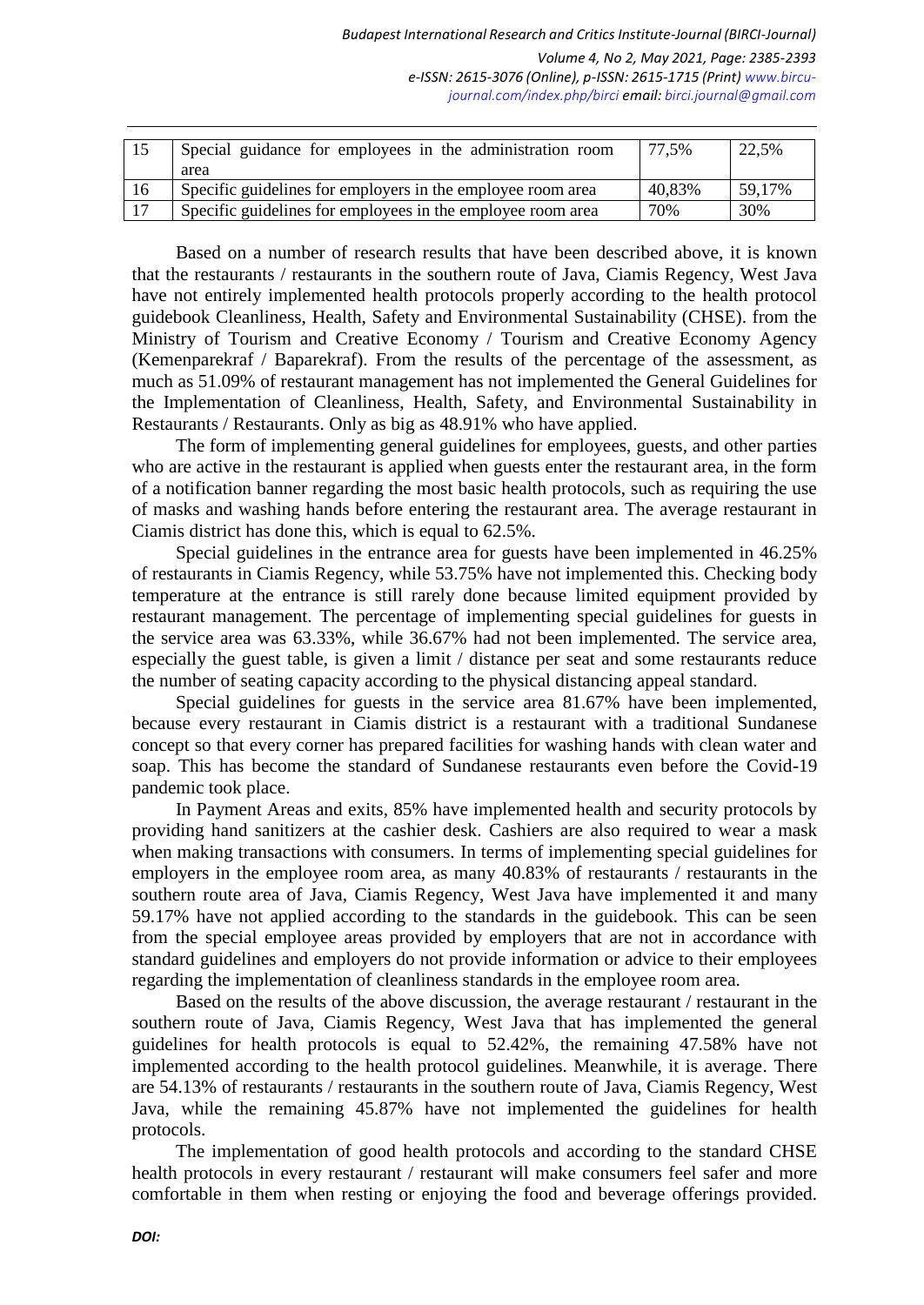Apart from consumers, residents around the restaurant / restaurant will feel safe and calm. When restaurant / restaurant management applies good and standard health protocols, it is also an excellent form of support for the Indonesian government's program to stop the spread of the COVID-19 virus in this country. Even though the area of Ciamis district, West Java is a green zone when research is carried out, the COVID-19 virus will be easily spread to residents of Ciamis district, West Java, especially residents around the southern Java route, Ciamis district, West Java due to exposure to people. who come to stop at restaurants or restaurants along the route.

**IV. Conclusion and Recommendation**

## **5.1 Conclusion**

The implementation of the general guidelines for the CHSE health protocol in restaurants around the Southern Java route in Ciamis district is still not going well. The general guidelines for health protocols are more on activities and service activities both from internal and external parties. This service activity opens the possibility of interaction between individuals, so that it can be a way of transmitting the Covid19 virus from human to human. Less the implementation of these general guidelines tends to be due to a lack of public awareness of the importance of preventive measures, a lack of knowledge of information about the transmission system and the spread of the Covid19 virus, at least instructions and markings regarding the provisions of health protocols, and also the absence of supervision from related parties, both from the civil service unit. praja, health service, tourism office, or local trade service. The level of awareness and compliance of the public and restaurants is still quite low, so that the application of general guidelines tends to loosen up as the loosening of zoning regulations in many areas has resulted in higher community movement.

The CHSE health protocol also contains specific guidelines that regulate the activities of service providers, which in this case are restaurant employees in an area. This is also considered important considering the resistance of viruses both in the air and when attached to something for a long time. The results of research on the implementation of the special guidelines for the CHSE health protocol in restaurants around the southern Java route in Ciamis district show that there are still many restaurant employees who do not apply the protocol properly. Actually, the government itself has given special rules as a condition for allowing restaurant entrepreneurs to reopen their businesses. The rules related to the health protocol have been implemented and applied. However, again, the level of awareness of restaurant employees is quite low. Supervision and evaluation are rarely carried out by restaurant managers on their employees. Even so, there are also managers who are quite creative in their efforts to maintain consistency in the implementation of the protocol by placing tags that attract enough attention.

# **5.2 Recommendation**

For the restaurant manager, it is hoped that they will be able to overcome the inconsistency problem of their employees by implementing good supervision techniques, periodic evaluations, and adding supporting facilities for health protocols in their restaurants. For the local government, it is hoped that they will continue to provide strict supervision regarding the implementation of health protocols, as well as to implement strict sanctions for restaurants that violate them, so that they can become an example for other restaurants to remain disciplined. In addition, the government should also continue to support restaurant business activities by providing direction and education on the importance of maintaining health protocols for all restaurant business actors including employees. For the police law apparatus to continue to guard the border areas by continuing to educate the people passing through not to travel without a destination and purpose that really matters. For the Satpol PP